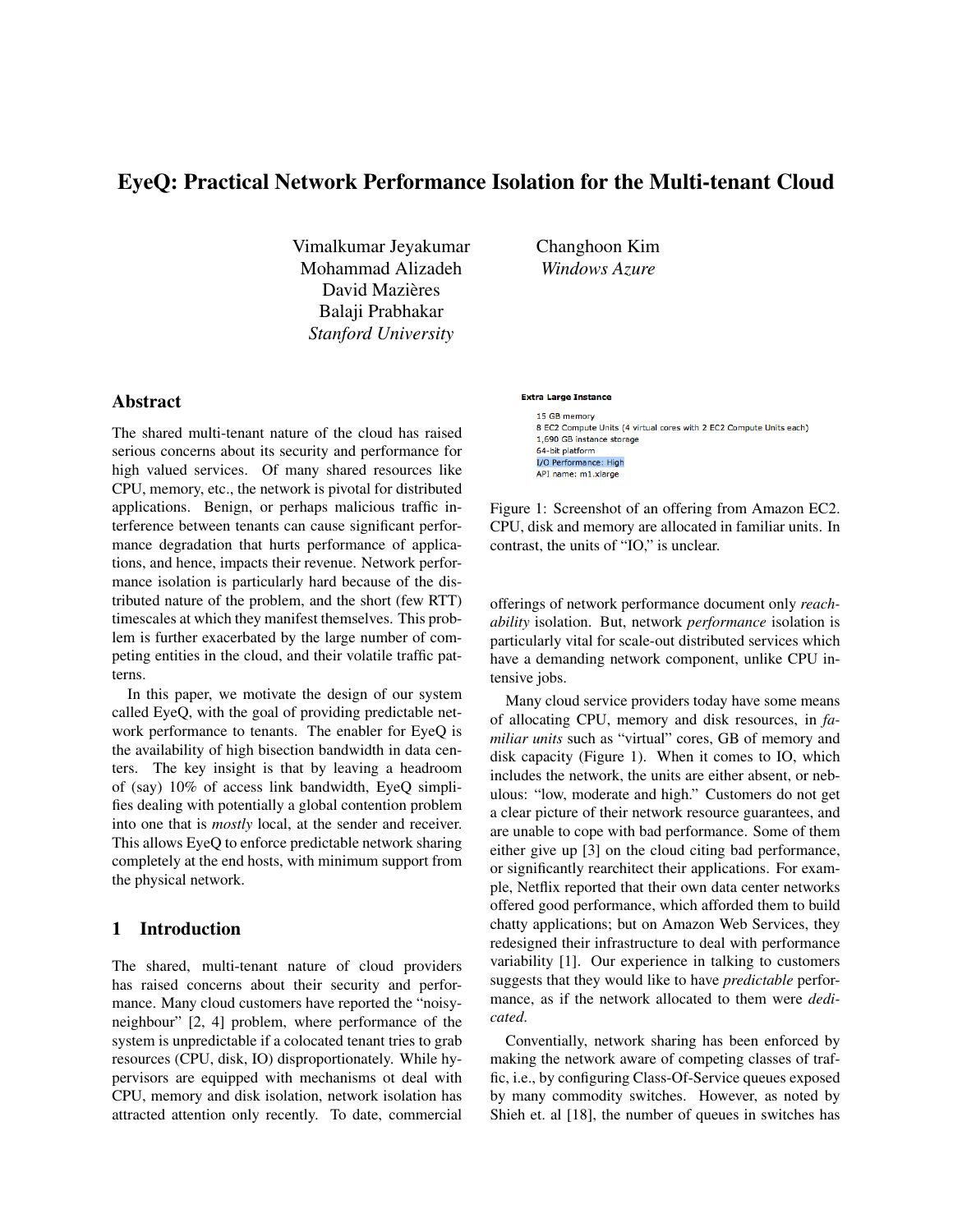not evolved beyond 8 or 16 queues per port. Hence, we need a scalable mechanism to cope up with number of tenants in the cloud. In the rest of this paper, we focus on the problem of sharing the network at large scale: ∼10K tenants, ∼100K servers and ∼1M VMs. Providing predictable network performance—i.e. guarantees on bandwidth, latency, jitter—is hard because, (a) unlike CPU, memory and disk, network contention is a distributed problem: contention can occur anywhere in the network; (b) the number of contending entities and their traffic characteristics are diverse: tens of thousands of tenants with different flavours of TCP, UDP; (c) very short timescale (few milliseconds) contention can affect long term performance (as shown in Figure 2).

To enable a customer to set clear expectations of network performance, we envison that a cloud provider should be able to provision network resources for its tenants, starting with bandwidth, in familiar units: *bits per second*. The provider assures each instance (VM) a guaranteed *minimum* bandwidth, so that the VM is able to transmit and receive at atleast the chosen capacity. The provider then supports a simple performance abstraction where the customer's 'virtual' network of VMs, in aggregate, perform as if they were connected to a *single switch* with full bisection bandwidth. We asked ourselves, "What are the requirements of a mechanism that tries to enforce such guaranteed performance?" We arrived at the following requirements by talking to developers and operators of a cloud provider; the requirements are by no means complete, but some of these are highlighted by other proposals [6, 18] as well.

- 1. Performance guarantee The mechanism should work in the worst case: it should guarantee bandwidth to VMs, irrespective of the application demands, traffic communication patterns, and network activity of VMs belonging to other tenants.
- 2. Simplicity The mechanism should be simple and should co-exist with network stacks of customers' VMs. It should not rely on any kind of extensive signalling from the application about its bandwidth demands, and should not require customers to overhaul their applications.
- 3. High Utilization The mechanism should retain the statistical multiplexing benefits of the cloud, and not statically allocate resources.
- 4. Scalability The mechanism should scale efficiently with the number of tenants, VMs, servers; the size and speed of the network, i.e. 1Gbps, 10Gbps, 40Gbps, and beyond.

Related Work: Recently, hypervisor based mechanisms have been proposed that mitigate the effect of many (possibly) malicious traffic patterns. Seawall [18] tackled the problem by tunneling packets through endto-end congestion-controlled tunnels. On a link, this achieves weighted max-min fairness between multiple source VMs. The inherent problem of weighted sharing is that a *tenant's* bandwidth share depends on the unknown activity (i.e., number of senders) of other active tenants; this violates our first requirement. Oktopus [6] also made the case for predictability in data center networks, and used an end-to-end mechanism combined with intelligent placement to provide strict bandwidth guarantees. However, Oktopus operated at fairly large timescales (2 seconds). As we will see in §2, it is important for performance isolation mechanisms to react quickly, within a few round trip times. Moreover, Oktopus (and SecondNet [13]) *statically* reserve bandwidth, which violates our third requirement.

The rest of the paper is organized as follows. Section 2 further elaborates the difficulties of sharing the network. Section 3 lays down some design choices that greatly simplify mechanisms for sharing network bandwidth, and Section 3.2 presents a preliminary design for enforcing predictable network performance. Finally, Section 4 concludes with some directions for future work.

#### 2 Why is network sharing hard?

In this section, we will first see why network sharing is a hard problem, and then discuss various scenarios in which performance interference can occur.

Distributed Nature: In a general network topology, contention (or congestion) for bandwidth and latency can happen at any hop inside the network. To cope with increasing application bandwidth demands, modern data center networks have very high bisection bandwidth. Even in such network topologies with large bisection bandwidth, congestion can happen *anywhere* if the traffic does not conform to the hose model [11] (i.e., if the traffic matrix is non-admissible). This situation arises when any link in the network receives traffic at a sustained rate greater than its capacity. If the traffic matrix is admissible, then it is difficult to congest the network core, but it is easy to congest any single "port," i.e., an end-host. This happens if more than one host sends data simultaneously to a receiver (N to 1 traffic pattern).

Traffic diversity: Many cloud environments host tens of thousands of tenants, allowing them to bring their own code and OS. This allows customers to tweak settings in their network stack; use different TCP implementations that have better performance; use multiple TCP connections to boost throughput; disable congestion control, or even use an unreactive UDP session to transmit data.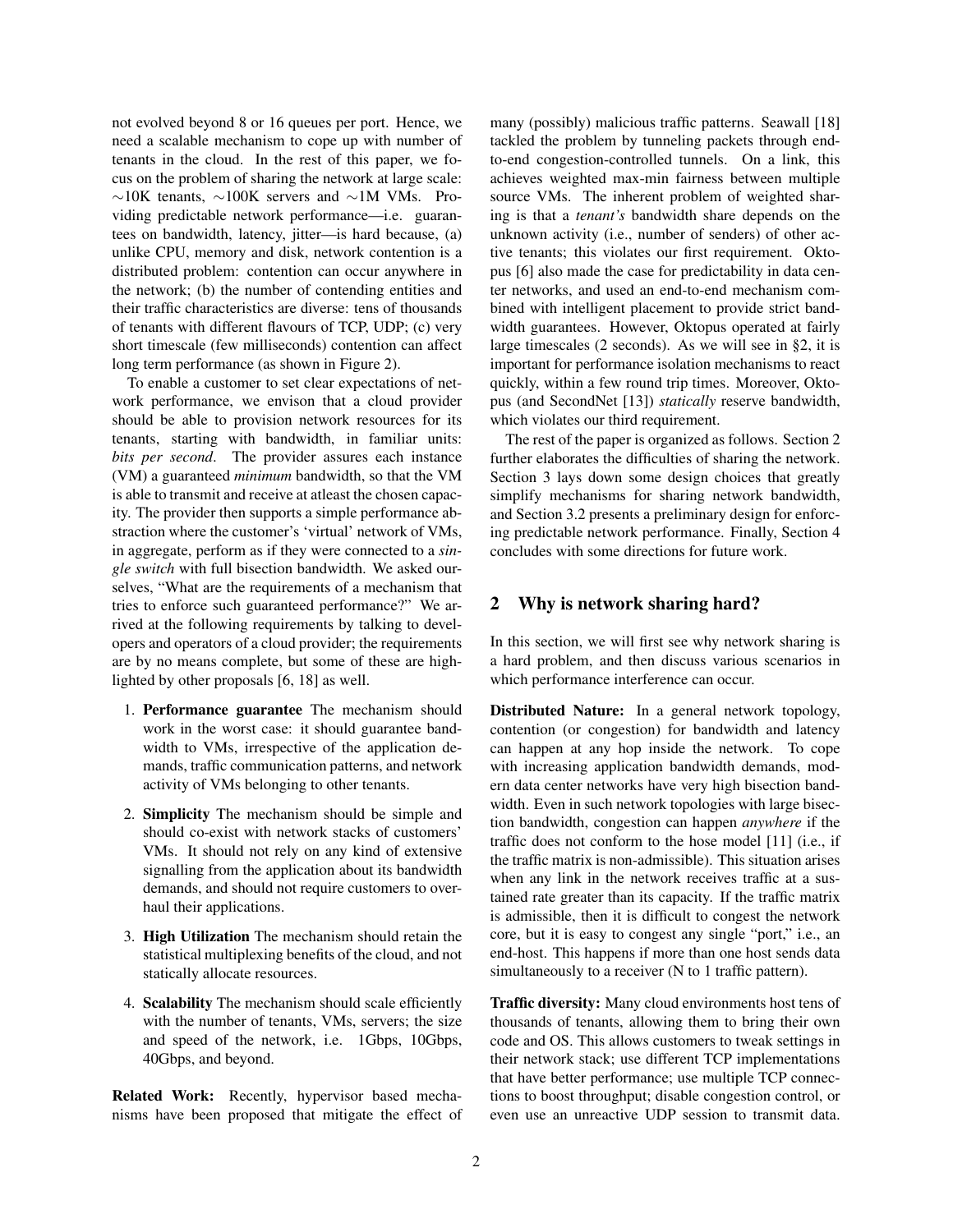

Figure 2: At large timescales (2 second intervals), the UDP tenant's demand is seemingly small. But, at a finer timescale, its bursty nature has an adverse effect on the dynamics of TCP. These finer timescale interactions put a stringent performance requirement on the reaction times of any isolation mechanism, and mechanisms that react at large timescales may not see the big picture.

This diverse nature of application traffic and unknown communication patterns present a significant challenge.

Fine timescales: The maximum end-to-end latency within a data center is becoming smaller, and is currently of the order of few  $100\mu s$ . Since a majority of applications use TCP—which operates at RTT timescales—interactions at small timescales could affect performance. To understand why timescales matter, consider an experiment where there are two tenants TCP (green) and UDP (red), and say we wish to share bandwidth between TCP and UDP in the ratio 2:1. Both tenants send traffic to their servers, that are colocated on an end-host. The TCP tenant starts one long lived flow, but the UDP tenant sends traffic in an ON-OFF bursty fashion so that its average rate is about 2.3Gbps (ON for 10ms, OFF for 20ms, at 7Gbps maximum). Figure 2(b) shows the per-tenant *receive* throughput for both TCP and UDP, aggregated over a 2 second period. The traffic looks benign at such large timescales (Figure 2(b)), when it is actually very bursty at smaller timescales (Figure 2(c)). Such bursty traffic patterns are not uncommon for many multi-tiered applications [7]. The fine timescales of interactions places stringent requirement on the reaction times of any mechanism.

## 3 Consequences on Design

# 3.1 Network Design

Such stringent requirements of providing predictable performance guarantees to tenants do exist for cloud providers. The network design plays a crucial role in dealing with network resource contention within the data center. Since servers' capital and operational costs account for a large fraction (∼85% [12]) of the total costs of a data center, it is important that the network does not prevent the servers from achieving their full potential [17].

If one is to design a network that offers predictable performance in the presence of unknown and random traffic patterns, the network necessarily needs to have a high, if not full-bisection bandwidth. In hindsight, it is not surprising that many recent research efforts [11, 14] have focused on how to build such high bandwidth interconnects from cheap commodity hardware. Further, to ensure that the available bisection bandwidth is well utilized, there is a need for intelligent routing mechanisms; this is an area of active research [5, 16]. These mechanisms bring us one step closer to realizing the data center network as one *giant switching fabric* [19].

## 3.2 Mechanism design

*If one were to view the data center network as a giant switch, how would a bandwidth arbitration mechanism look like?* While previous work such as MPTCP [16] and Hedera [5] focus on maximizing the total throughput of the data center fabric, we now discuss a possible answer to the above question, where the goal is enforcing fairness across multiple traffic classes.

Addressing distributed contention: Algorithms for bandwidth sharing (such as weighted round robin), and their implementations (such as deficit round robin), have been designed with the model of an output queued switch. In this model, bandwidth contention is visible locally, at the output port of a switch, where it can be resolved using packet scheduling algorithms. Hence, switch designs that try to provide Quality of Service guarantees strive to emulate an output queued switch, using a switching fabric that has some *speedup* over the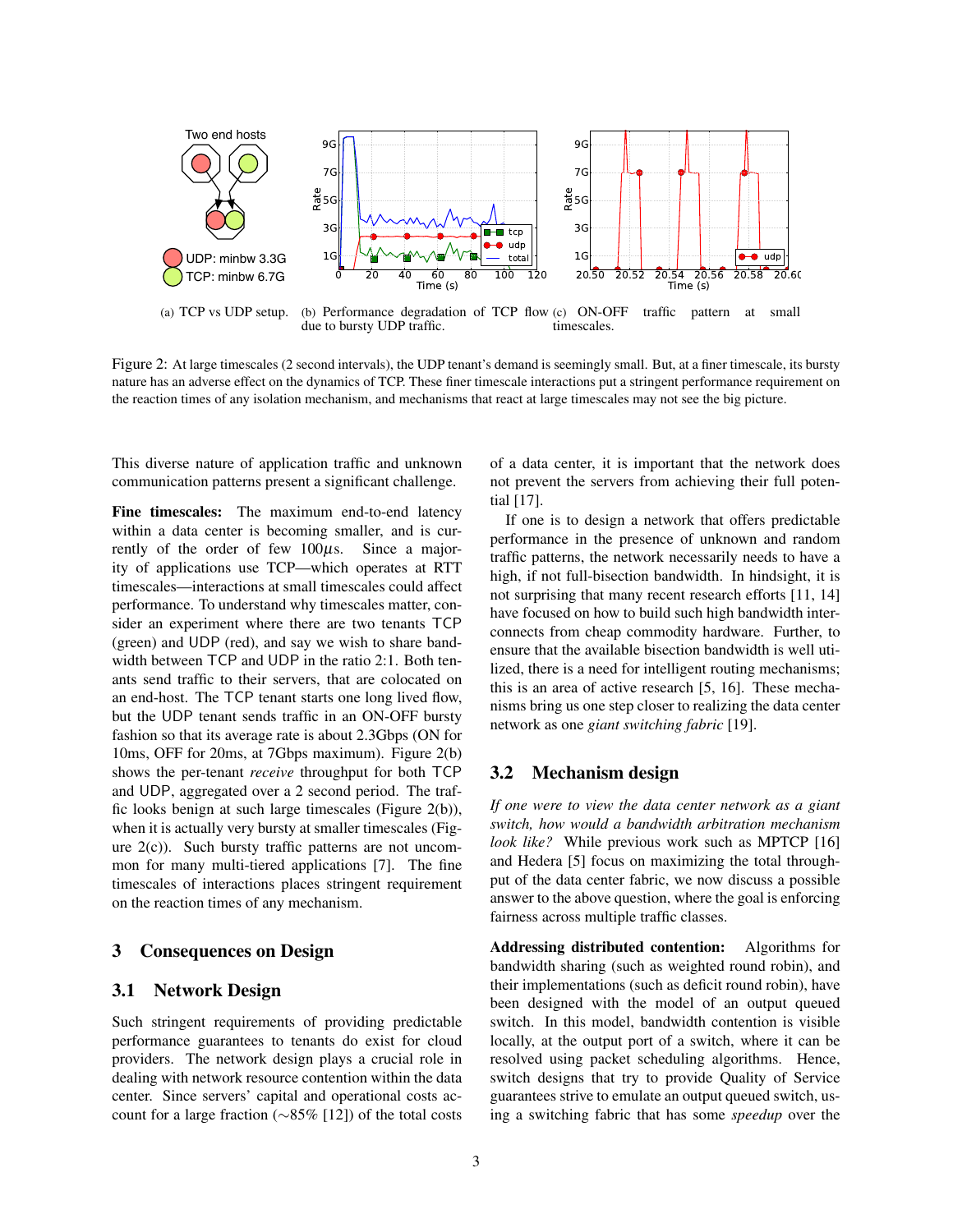

Figure 3: The difficulty of detecting access link contention on the receive path.

edge link capacity. For any arrival traffic pattern to the switch, it has been shown that a speedup of about 2 is necessary [8], to perfectly emulate an Output Queued Switch. In practice, it has been found that a smaller speedup (between 1.1 and 1.2) usually sufficies [10] to have the same benefits of an Output Queued Switch. The purpose of speedup is to simultaneously ensure that (a) the fabric is not a bottleneck; and (b) contention is moved to the edge (i.e., the output queue), where it can be detected and resolved locally.

The above observation guides the design of our mechanism. Viewing the network as a giant switching fabric greatly simplifies a global network contention problem to a local one: contention for transmit and receive bandwidth of the access link. Contention on the transmit side happens first within the end host, which can be resolved by packet scheduling mechanisms at the VSwitch. Unfortunately, contention at the receiver first occurs at the access link, which is inside the network. As shown in Figure 3, in-network congestion can cause network demands of a VM to go undetected. It is important that the access link contention be quickly detected. To understand this, consider the example shown in Figure 2. When UDP bursts at 7Gbps, the access link saturates (at short-timescales) leading to packet drops. Since the switch is not tenant aware, it drops both TCP and UDP packets, to which TCP aggressively reacts by exponentially backing-off. This 'elasticity' of TCP hides the true demand for bandwidth, and hence, mechanisms that react at timescales larger than a few RTTs cannot differentiate between two cases: one where there is a genuine lack of demand, and the other, where TCP has backed-off. degred ink expactive The may arrived Interfer pattern to the unit of the Workshinder (Solicity contains a predict of the procession (S), to perfect it may be a measuring the measuring of specific procession (S), to perfect

Introducing a small speedup to the network fabric (over the edge links) mitigates contention from the network, moving it completely to the edge, i.e., the VSwitch port inside the hypervisor. This allows the VSwitch to detect impending network congestion, and accurately account for congestion on a per-VM basis. The speedup effectively gives headroom to prevent packet drops in the network, and allows the VSwitch to tease out the true network demand from the underlying TCP flow, without



Figure 4: Overall system architecture.

measuring the rate at which each VM is receiving traffic at the congestion detectors, the VSwitch signals sources that exceed their fair share. Thus, the VSwitch can enforce rich bandwidth sharing policies—such as minimum, maximum, or weighted bandwidth guarantees—in an end-to-end fashion.

To achieve the effect of speedup, we slow down the end-hosts by detect congestion when the access link utilization exceeds some fraction  $\gamma$  (less than, but close to 1). This bandwidth headroom of  $(1 - \gamma)$  may seem like a big price to pay, but in some cases, it actually leads to better link utilization (as shown in Figure 5).

Taming traffic diversity: Our notion of performance isolation translates to providing minimum end-to-end bandwidth guarantees to tenants. Thus, to be agnostic to the type of traffic, we treat packets between sourcedestination pairs as a single *meta-flow* whose aggregate rate is controlled through end-to-end congestion control, irrespective of the tenants' network stack.

Embracing timescales: The example shown in Figure 2(a) illustrates the need to react quickly, at timescales of the order of round-trip times. Implementing the endto-end rate control mechanism in a distributed fashion, in the datapath makes it possible to react to congestion in a timely manner, within a few RTTs.

# 3.3 EyeQ Architecture

Figure 4 shows the high level overview of EyeQ's transmit (TX) and receive (RX) datapaths. The TX datapath consists of rate limiters to enforce admission control. Contention at the transmit side is resolved by using a TX-weighted round robin (WRR) scheduler that as-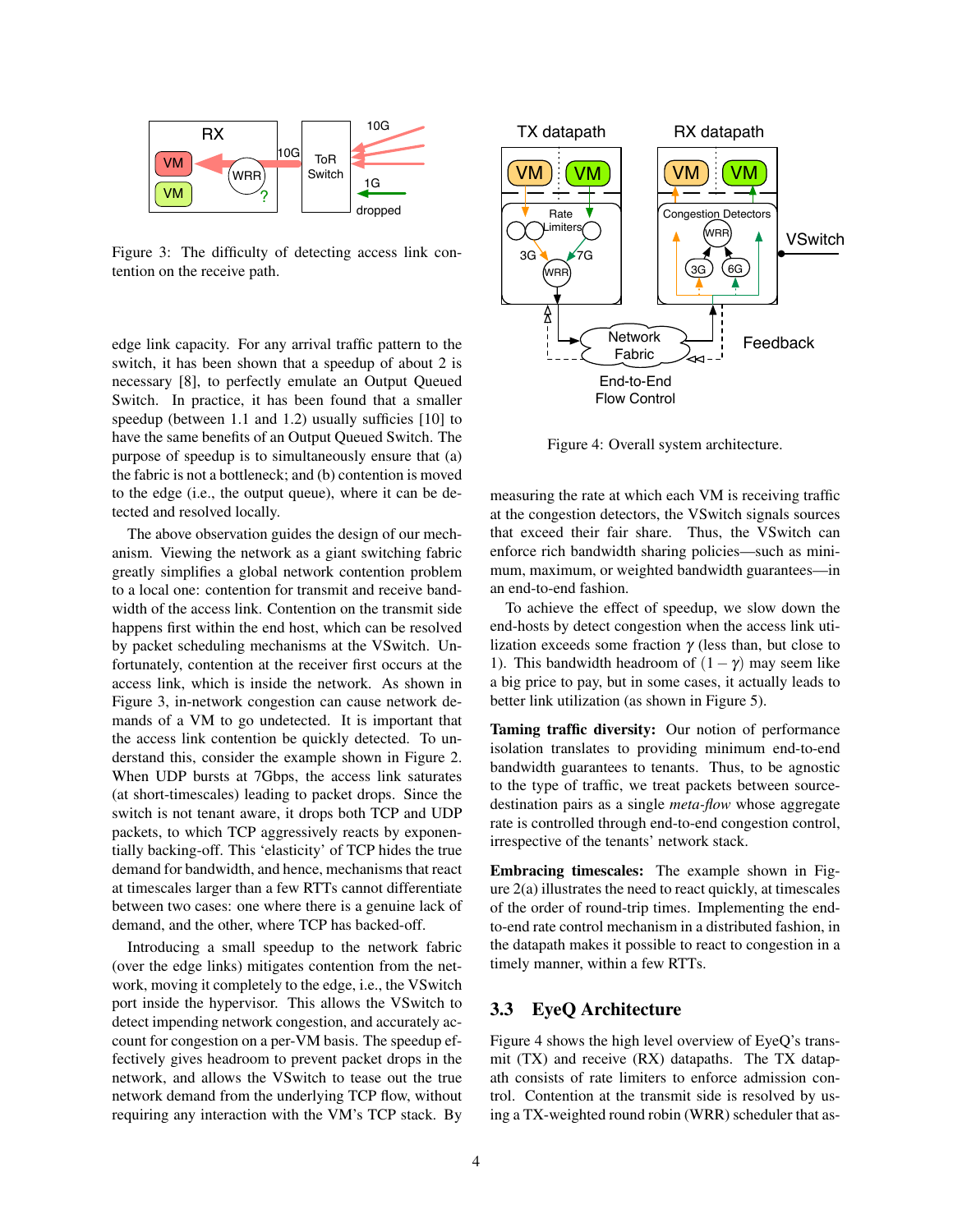

Figure 5: A preliminary prototype of our design helps mitigate the harmful bursty nature of UDP traffic, and let TCP traffic attain its minimum bandwidth guarantee of 6.6Gbps. Figure 2(b) shows the harmful effect of UDP traffic without our isolation mechanism.

sures each VM its (egress) minimum bandwidth guarantee. To ensure that traffic does not congest any receiver, there are multiple per-destination rate limiters. This is analogous to 'Virtual-Output-Queues' in switches; multiple per-destination rate limiters prevent packets to uncongested destinations from head-of-line blocking other packets. These rate limiters vary their sending rate periodically using a control loop similar to TCP's AI/MD process, using feedback generated by the RX datapath.

The RX datapath consists of a number of congestion detectors, one per VM. Each detector is assigned a "fair rate" by the RX-WRR scheduler, and generates feedback whenever the VM exceeds its allotted rate. The congestion detector is clocked by the arrival of packets; if a packet arrives to a VM, and the VM's rate exceeds its share, the congestion detector sends a feedback to the source of the packet. The feedback can be anything: a single bit (such as ECN), or an explicit rate (such as RCP [9]). The RX-WRR scheduler enforces speedup by splitting a maximum of γ *C* between the VMs, where *C* is the physical NIC capacity. The RX datapath works in tandem with the TX datapath to enforce end-to-end flow control.

#### 4 Discussion and Future Work

In this paper, we discussed a mechanism for enforcing network performance isolation in a large multi-tenant environment. We have implemented this design as a Linux Kernel Module, and tested it against many adversarial traffic patterns similar to the scenario discussed in Figure  $2(a)$ . We found that EyeQ is able to mitigate the harmful effects of malicious traffic. In particular, Figure 5 shows how EyeQ protects the TCP tenant from bursty UDP traffic, while simultaneously improving the total network utilization from about 4Gbps (Figure 2(b)) to about 8Gbps.

In-network contention: While high bandwidth network designs present lesser opportunity for in-network contention, it does not eliminate its possibility. EyeQ does not ignore this possibility, but gracefully falls back to per-sender max-min fairness, using tenant agnostic congestion notification mechanisms such as ECN. If the network gets congested on 'large' timescales (such as a few hours), it strongly indicates an unbalanced system design. We believe that the right approach is to invest more on the network, so that it does not "get in the way" of providing customer satisfaction.

Other Scenarios: The mechanism presented in this paper focuses on a particular kind of traffic pattern, which we call "intra-tenant;" communication between VMs of the same tenant happens over a high speed network interconnect, interfering with similar communication patterns of other tenants. However, cloud networks also host services like memcached clusters, storage, load balancers. These services are usually implemented as tenants, and hence "inter-tenant" communication can also result in performance interference. While we demonstrated EyeQ's ability to enforce minimum bandwidth guarantees on a per-VM basis, EyeQ can directly benefit from techniques such as Distributed Rate Limiting [15] that enforce a limit on *aggregate* bandwidth consumption.

Also, a data center has a lot of network capacity, but typically only has ∼100Gbps uplink bandwidth to the Internet. Since tenants share this uplink, it is important to have automated defense mechanisms to protect this bandwidth that is crucial for the infrastructure. And finally, it is equally important to protect the downlink, and defend against attacks originating from the Internet; this is the holy grail of Internet Quality of Service.

# 5 Conclusion

We presented EyeQ, a platform to enforce network sharing policies at large scale. By viewing the data center network as a giant switch, and by trading off a small fraction of the access link bandwidth, EyeQ is able to assure a guaranteed minimum bandwidth guarantees to VMs in a timely fashion, completely at the edge, with minimum support from the network.

### **References**

[1] 5 lessons we've learned using AWS. http://techblog.netflix.com/2010/12/ 5-lessons-weve-learned-using-aws.html.